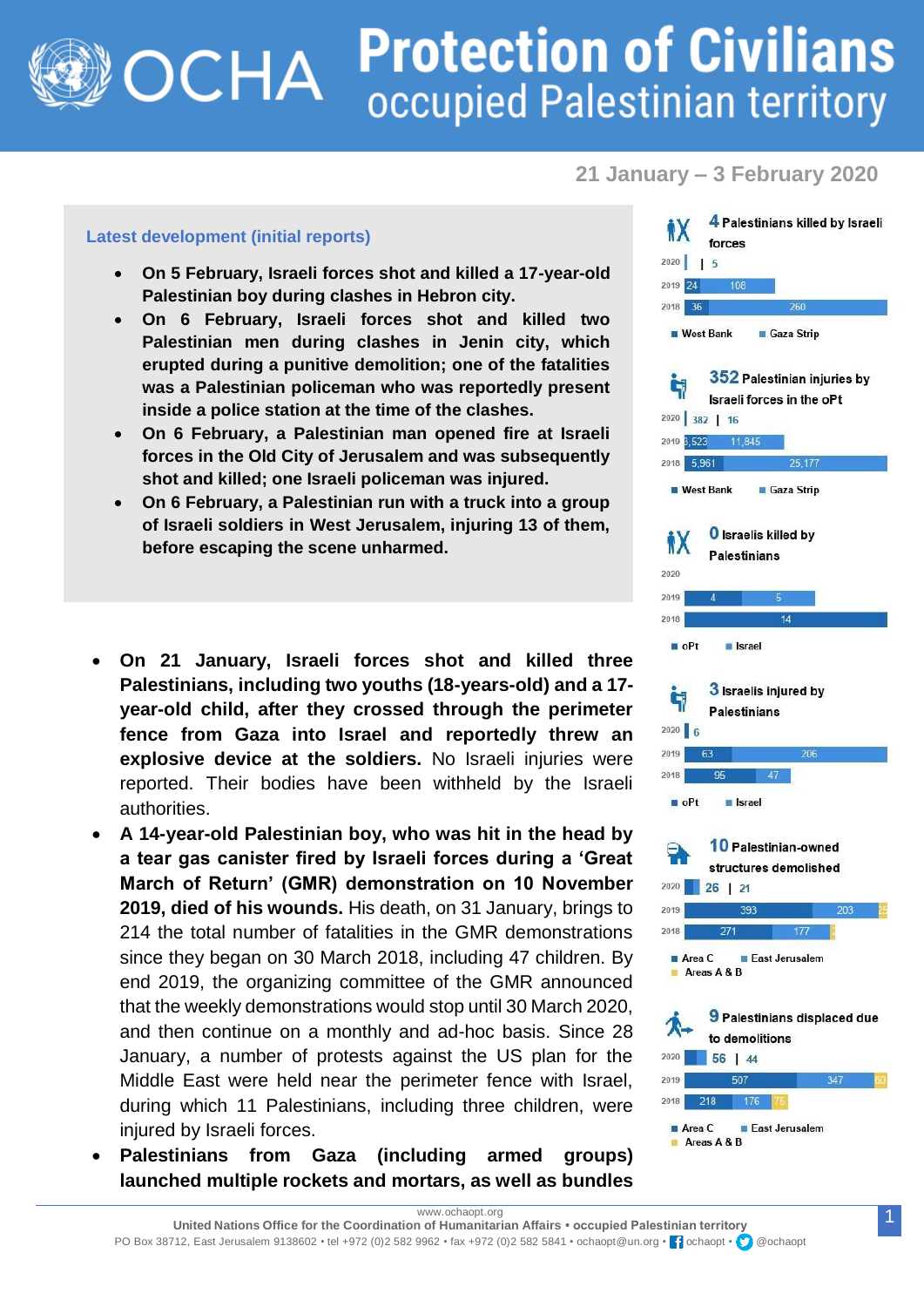**of balloons tied to explosive devices towards Israel.** The projectiles were either intercepted in the air or landed in open areas. An Israeli woman and her baby were injured while running to a shelter in Sderot city.

- **The Israel army carried out a series of airstrikes targeting armed groups' facilities in Gaza, two of which resulted in the injury of two Palestinian children.** Additionally, on 2 January, the Israeli authorities suspended the entry of cement into Gaza and revoked the exit permit of 500 business people. These attacks and measures were reportedly carried out in response to the launching of rockets and explosive balloons from Gaza.
- **On at least 30 occasions, Israeli forces opened warning fire in the areas adjacent to Israel's perimeter fence and off the coast of Gaza; three injuries including a child were reported.** In a separate incident, Israeli naval forces arrested three Palestinian fishermen, including a child, and confiscated their boat.
- **In the West Bank (as of the end of the reporting period), 287 Palestinians, including 43 children and eight women were injured in clashes ongoing since 28 January in connection to the release of the US plan for the Middle East.** The largest clashes were recorded in Beita village (Nablus), Bethlehem city, the Beit -El/DCO checkpoint (Ramallah), Hebron city, Al 'Eizariya town (Jerusalem), Khirbet 'Atuf village and Tayasir checkpoint (the latter two in Tubas). Over 80 per cent of the injuries were treated for tear gas inhalation, 16 per cent were hit by rubber bullets and 2 per cent by live ammunition. During clashes in Hebron city, the uniforms of an Israeli soldier and a Border Police officer were caught on fire after Palestinians threw Molotov -cocktails at them.
- **Another 49 Palestinians were injured by Israeli forces in other clashes recorded earlier during the reporting period, including eight children.** Twenty -five injuries were recorded in the Beit Hanina area of East Jerusalem, during clashes that erupted following rumours that a missing Palestinian boy had been kidnapped by Israeli settlers; the boy was later found dead, reportedly after he drowned in a water cistern. Another 13 Palestinians were injured during ad -hoc clashes in Al 'Eizariya town (Jerusalem), and five were injured during the weekly protests in Kafr Qaddum village (Qalqiliya). Of concern, an 11 -year -old Palestinian boy was hit in the head with a tear gas canister shot by Israeli forces during clashes near Burin school (Nablus), triggering the suspension of classes for the

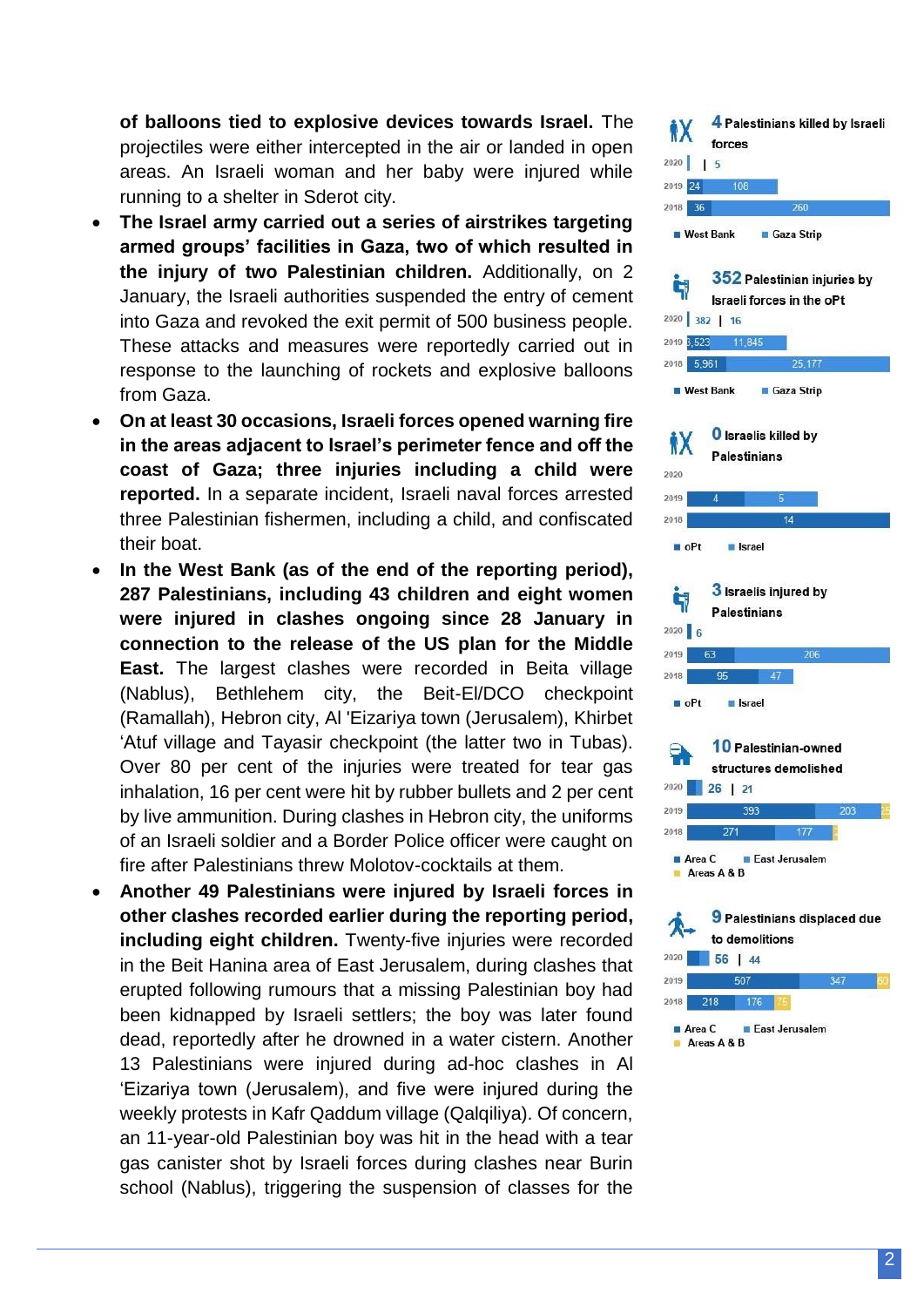rest of the day. **These incidents bring the total number of injuries during the reporting period to 336, more than double the bi -weekly average of injuries in 2019 (136 injuries).**

- **Israeli forces carried out 81 search and arrest operations across the West Bank, and arrested 89 Palestinians, including 12 children.** The majority of the operations were in the Hebron Governorate (23), followed by Jerusalem (19) and Ramallah (14) governorates. The situation in Al Isawiya neighbourhood of East Jerusalem has remained tense, as regular police operations continued: following one of the operations, a 14 -year -old Palestinian girl lost consciousness and was evacuated to a hospital, reportedly due to trauma she suffered after her home was searched by police forces.
- **Citing the lack of building permits, the Israeli authorities demolished, or forced Palestinians to demolish, ten structures in Area C and East Jerusalem, displacing nine people and affecting 41 others.** Five of the targeted structures, including one previously provided as humanitarian aid, were located in Area C, in Az Zawiya village (Salfit) and in Al Khalayleh, a small community in the Jerusalem area separated from the rest of the West Bank by the Barrier. The remaining five structures were in East Jerusalem, including one in a community (Khirbet Khamis) severed from the city by the Barrier. Three of the structures in East Jerusalem were demolished by their owners following the receipt of demolition orders.
- **Individuals believed to be Israeli settlers set on fire a school and a mosque, vandalized 189 Palestinian -owned trees and injured four Palestinians.** The arson incidents took place on 28 and 24 January in a school in Einabus village (Nablus) and a mosque in the Sharafat area of East Jerusalem, respectively. In both incidents graffiti in Hebrew were sprayed on the buildings' walls. In two separate incidents near Bruchin and Shave Shomron settlements, settlers cut down 182 trees belonging to farmers from Kafr ad Dik (Salfit) and Sebastiya (Nablus) villages. Nearby, Israeli settlers raided Madama village (Nablus), where they stoned Palestinian houses, vandalized olive -trees and injured two Palestinians in subsequent clashes. Another two Palestinians farmers from As Sawiya village (Nablus) were stoned and injured by a group of Israeli settlers while working their land. One Palestinian vehicle sustained damage in a separate incident of stone -throwing near Haris village (Salfit).